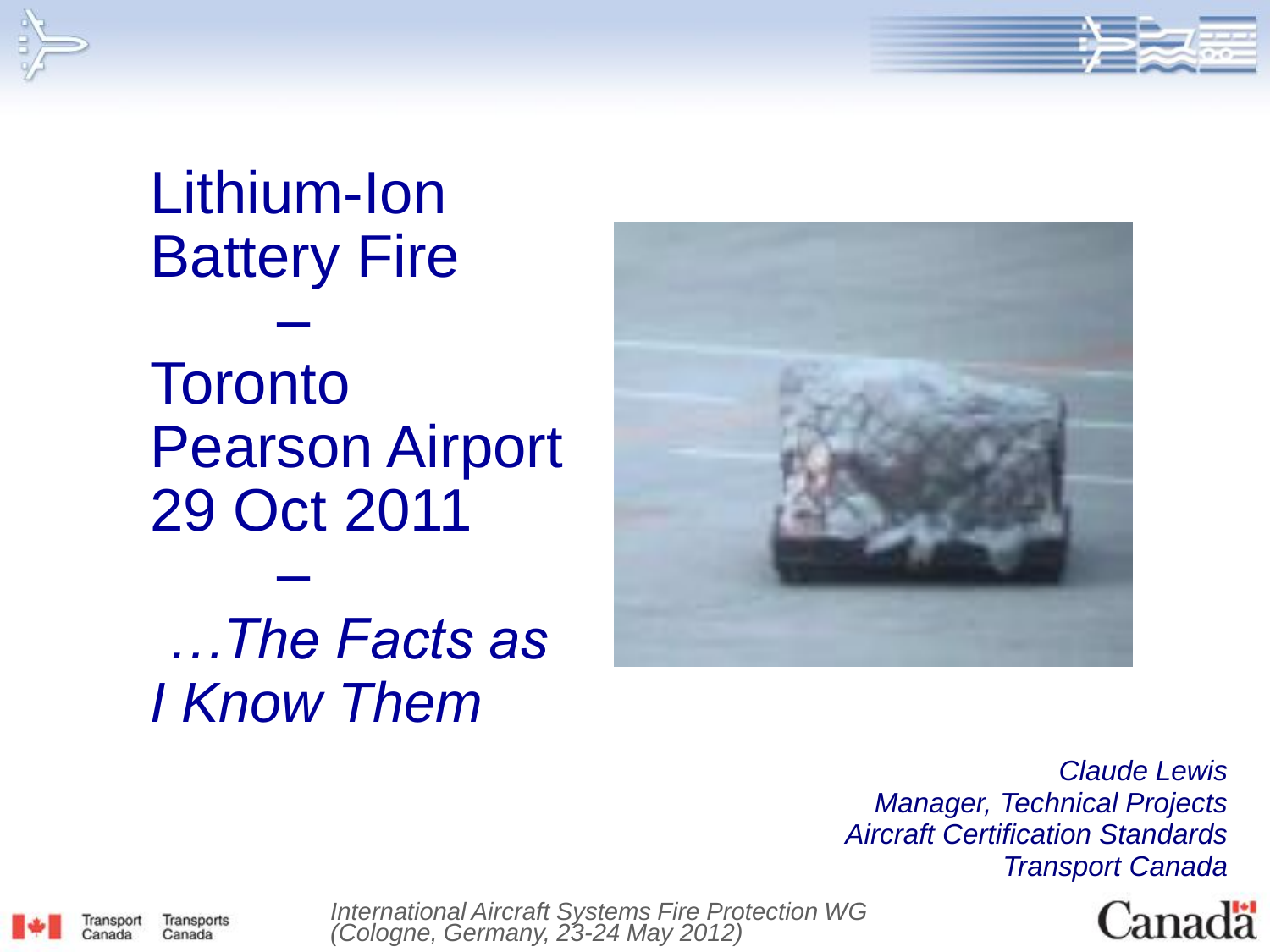



## 'Equipment':

- Li-ion battery assemblies part of a kit to convert normal bicycle to electrical-power
- 52 cells per battery
- **Batteries integrated into rigid** padded plastic casing, with battery management system, status indicators and electrical connection points (*battery pack*)





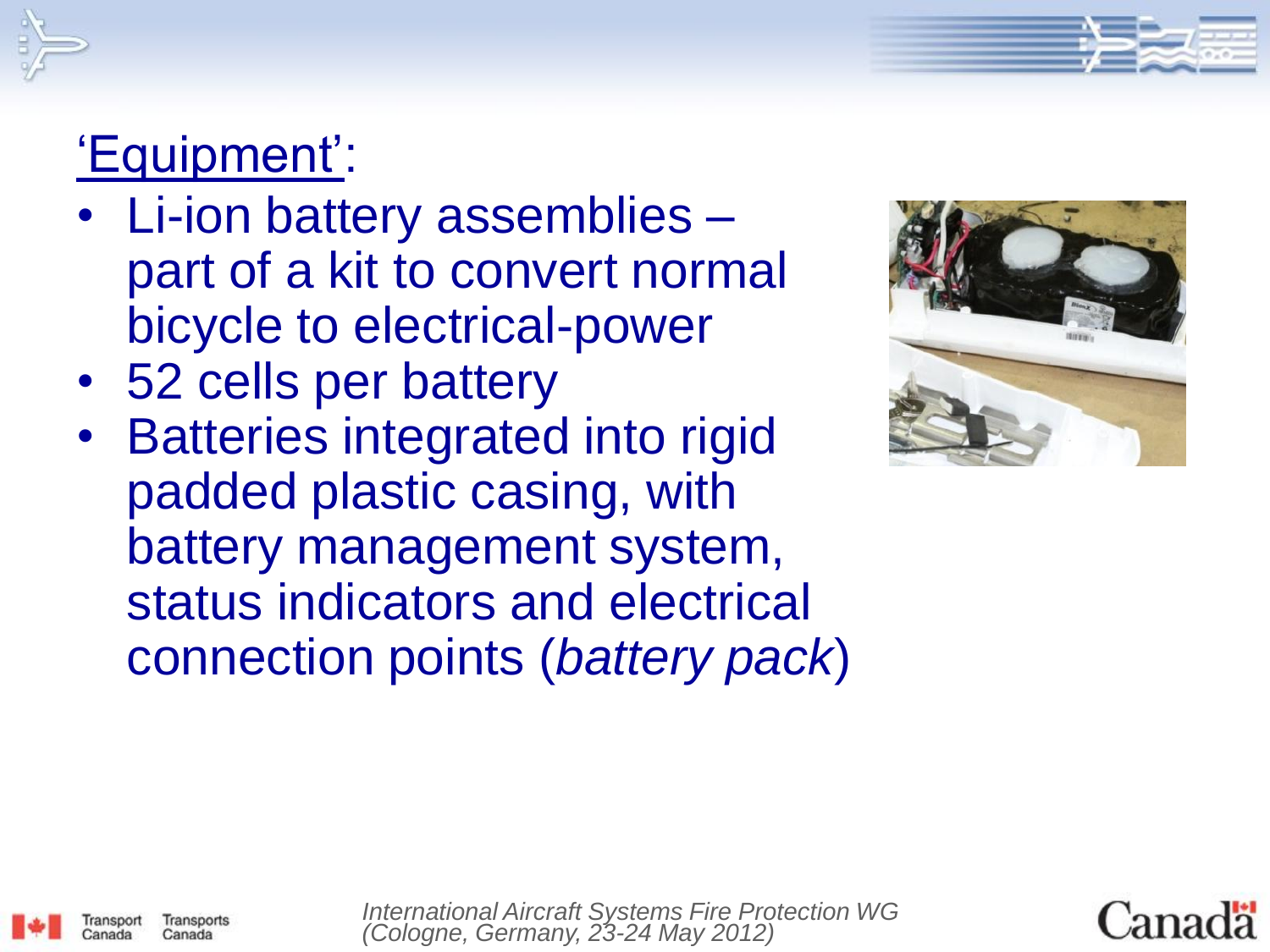

ransport

Transports Canada

#### Background:

- Shipment of two ~ 5x5x5 ft. cardboard boxes (*overpacks*) each containing 191 battery packs packaged individually
- On a pallet, awaiting to be loaded into 'below-floor' (presumably class C) cargo compartment of a pax-carrying B-767-300





- Shipment classified/packaged per UN 3481 – 'Lithium-Ion batteries contained in equipment'
- Batteries at approx.80-90% charge



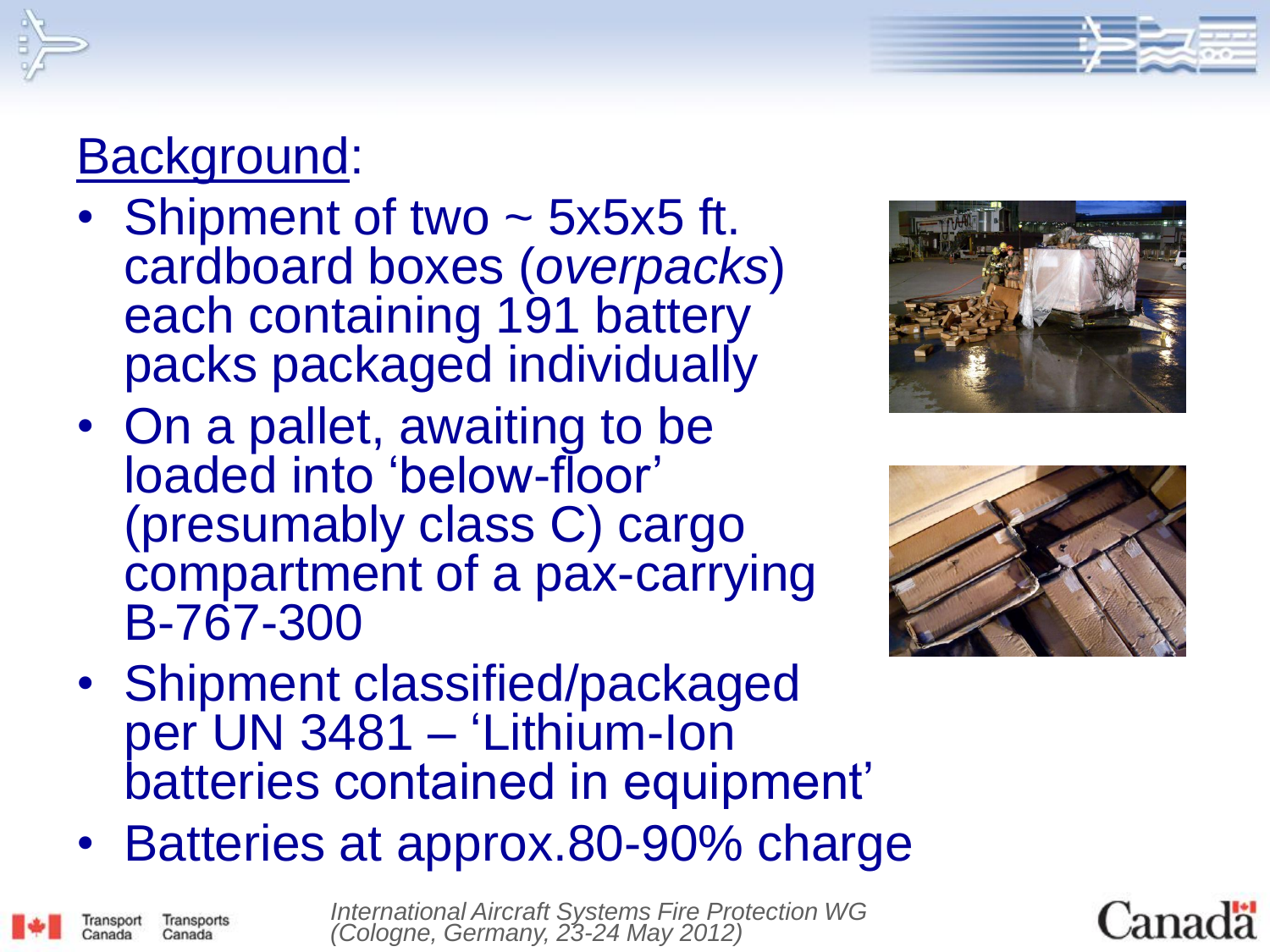

#### Event:

ransport

Transports Canada

- Smoke emanating from one of the overpacks
- Action by airport fire services initially assessed that there were 2 separate fire sources within the overpack
- 'Offending' overpack torn open, majority of battery packs removed to get to the seat of the fire(s) (and beyond), and fire(s) extinguished





• Occurrence under investigation by Canadian TSB



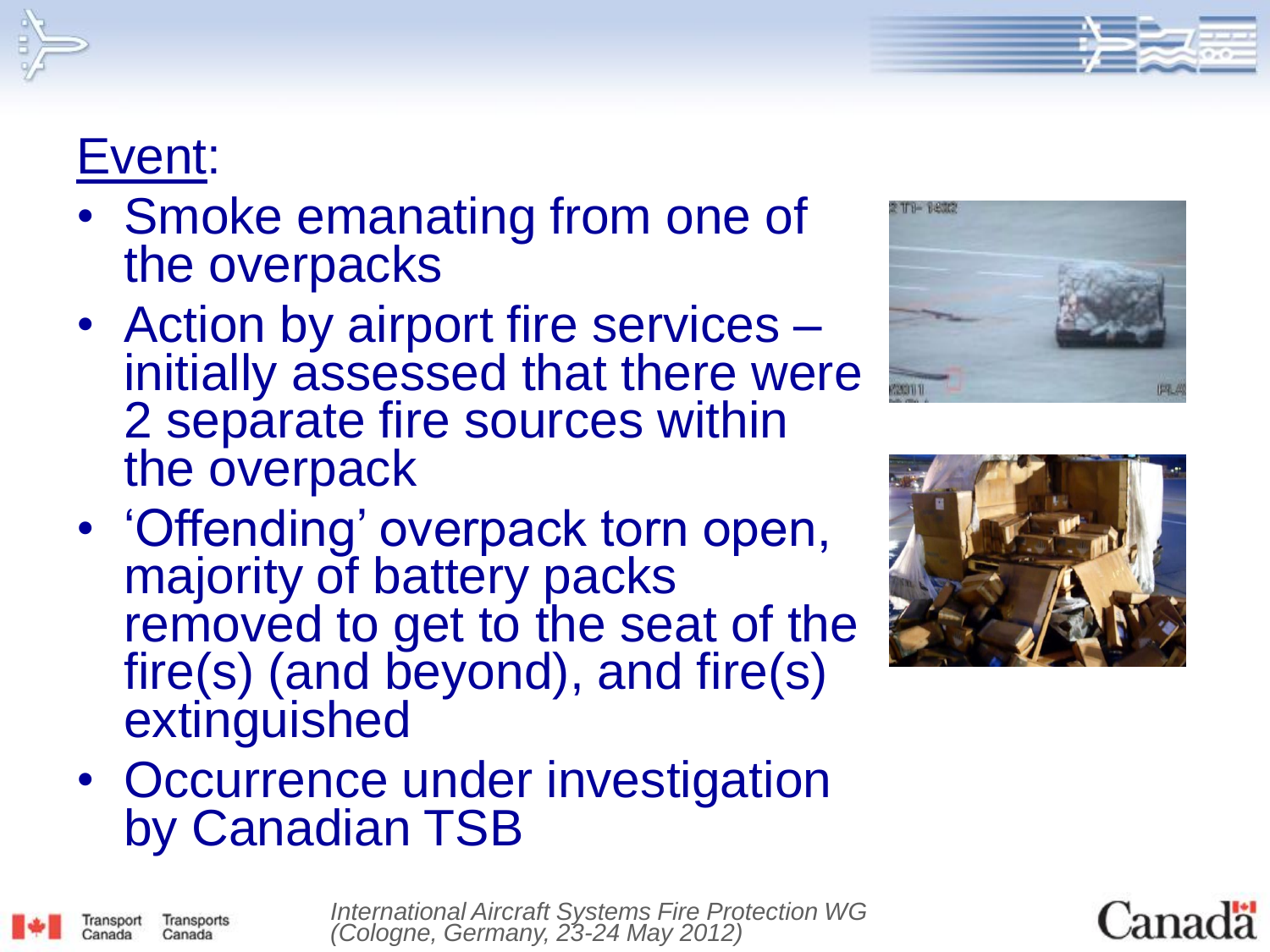#### Findings:

From currently available information, it appears that:

- There was probably only one source of fire
- A cell likely went into thermal runaway and auto-ignited, igniting adjacent cells within the battery pack and, subsequently, adjacent battery packs









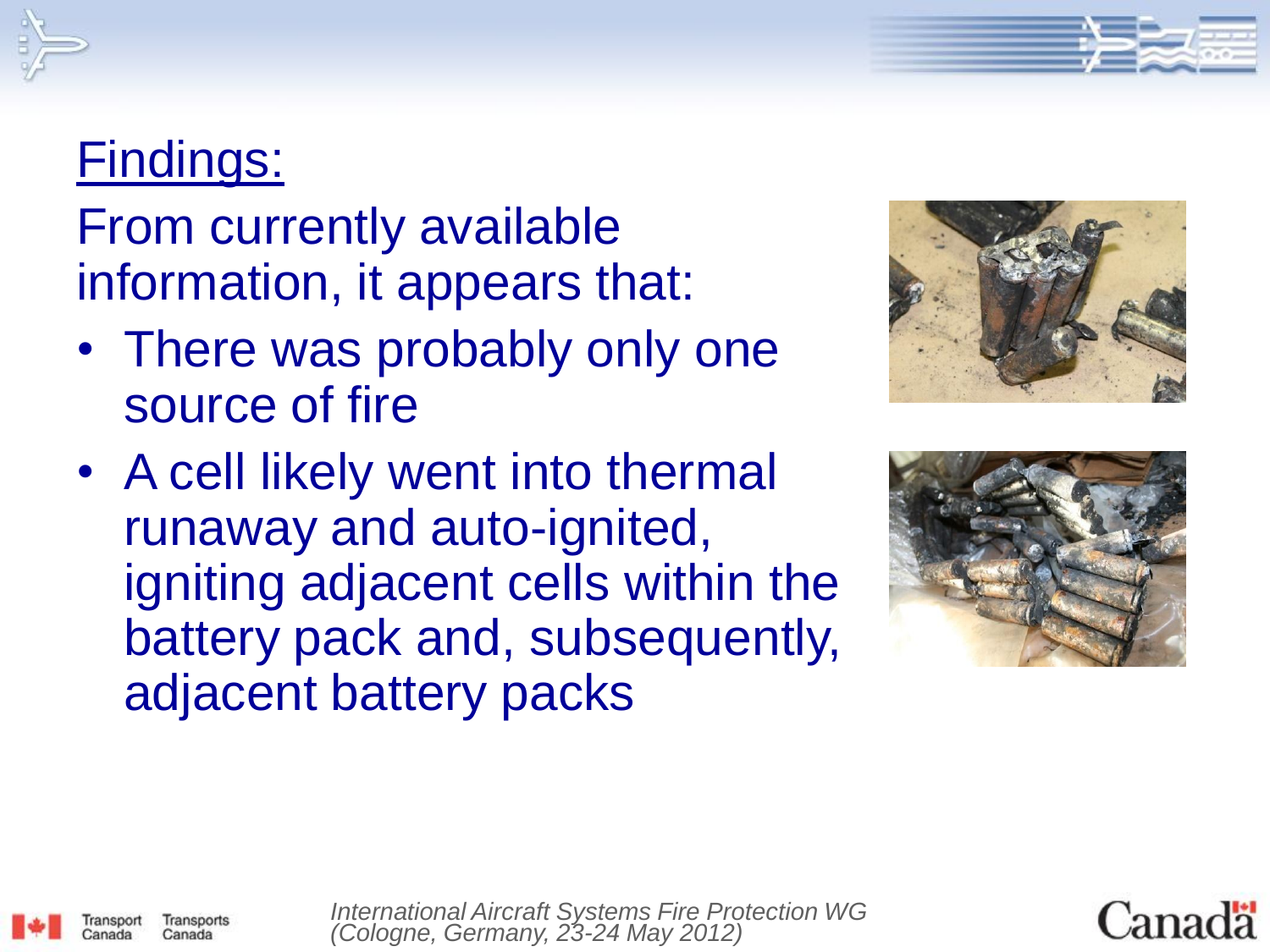

## Findings (cont'd):

- 'Offending' battery pack and number of adjacent ones were destroyed / nearby units suffered significant fire/heat damage (although many appeared still 'functional')
- Current views from *dangerous goods* 'community' that shipment was misclassified





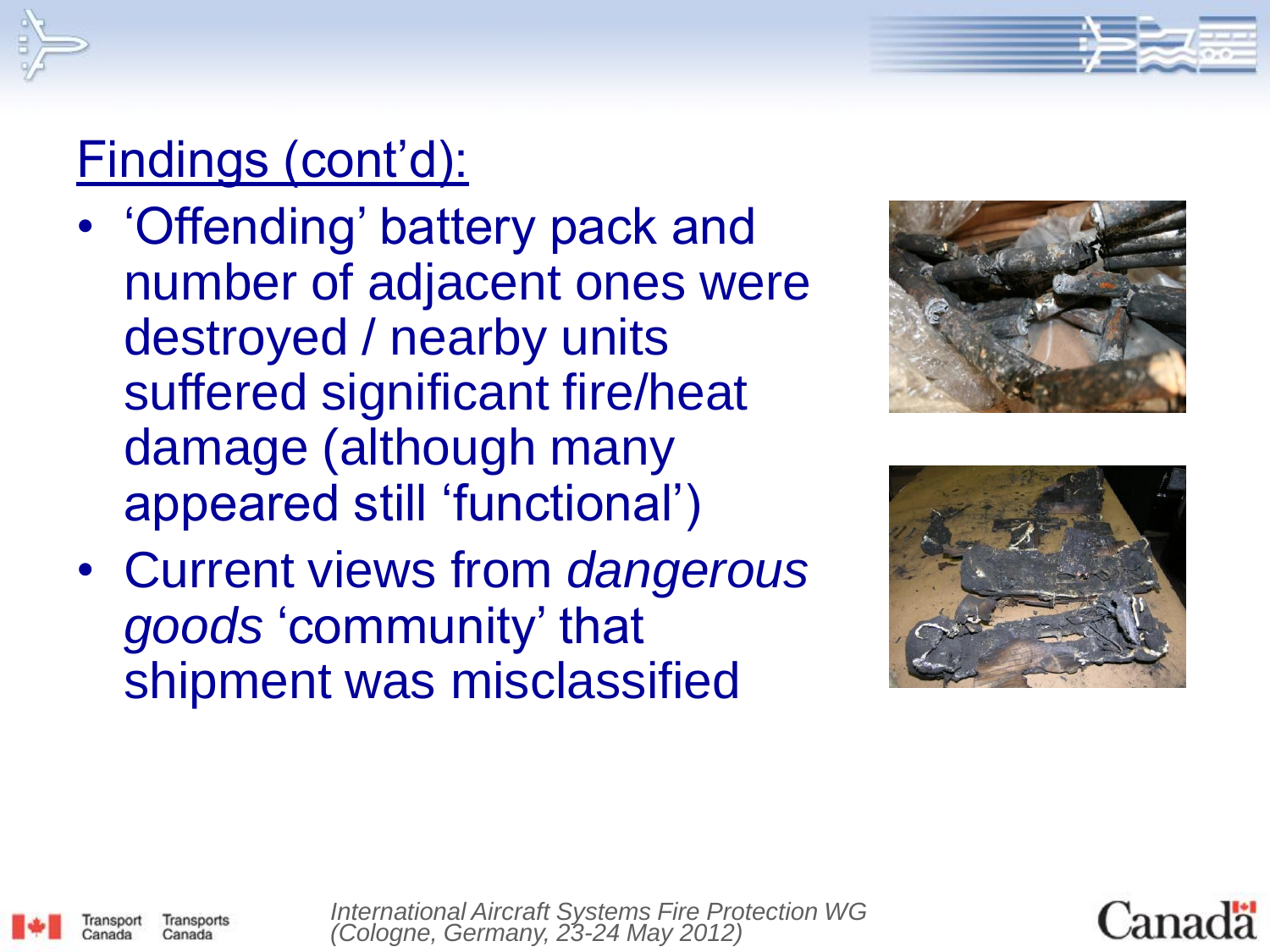

#### Status:

Transports Canada

- Root cause not yet determined investigation on-going
- No indication of physical damage to cells, batteries, battery packs or overpacks prior to the event
- No issues identified re. design and manufacture of the batteries / battery packs, or re. how the 'packages' were loaded within the overpack
- Battery pack manufacturer/shipper has elected to:
	- Reduce the batteries' level of charge for shipping by air to  $\sim$ 30-40%
	- Air ship battery packs by freighter aircraft (Class E cargo compartment)

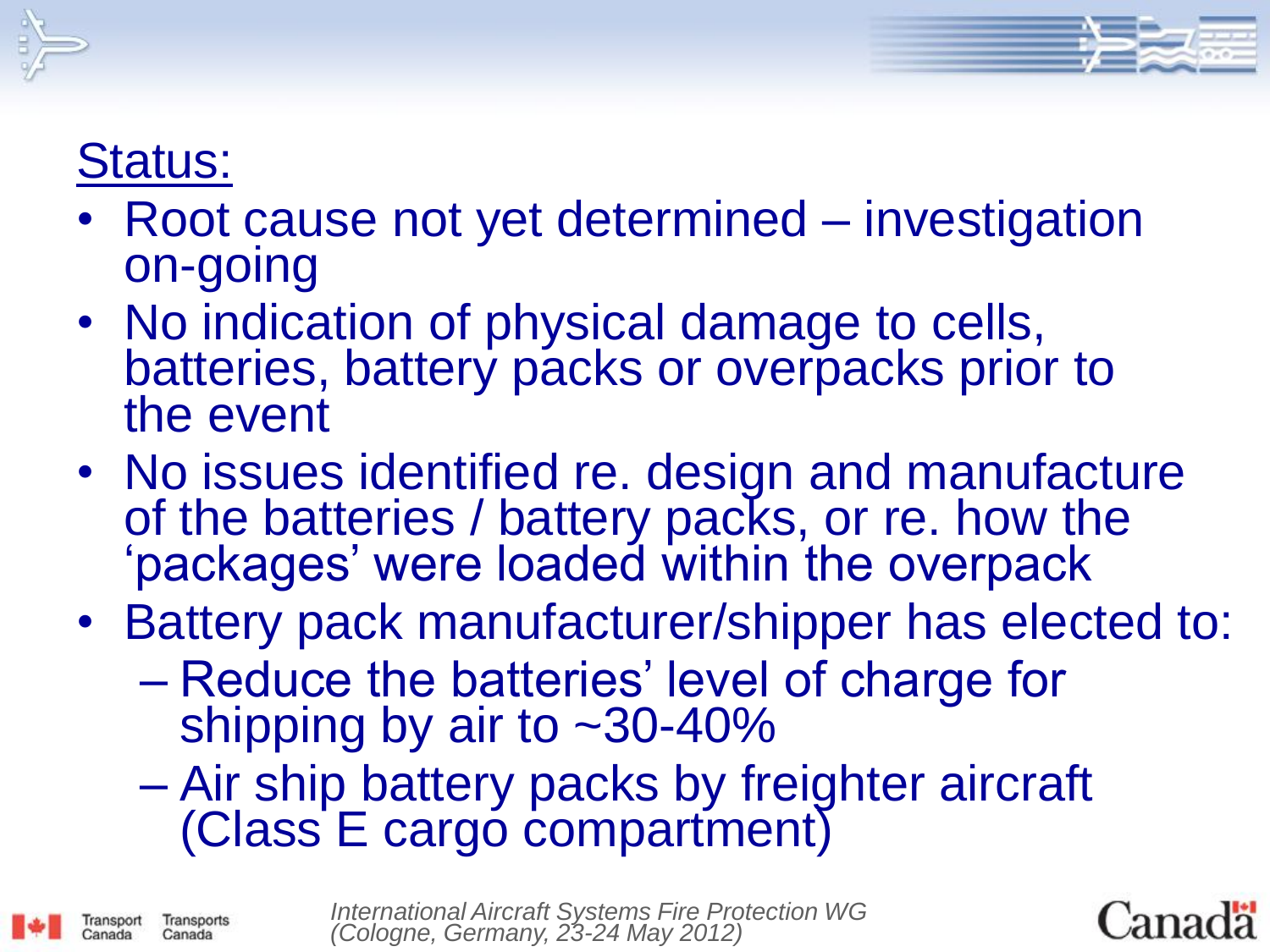



# 2 Li-Ion Battery Fire Incidents



Transports

Canada

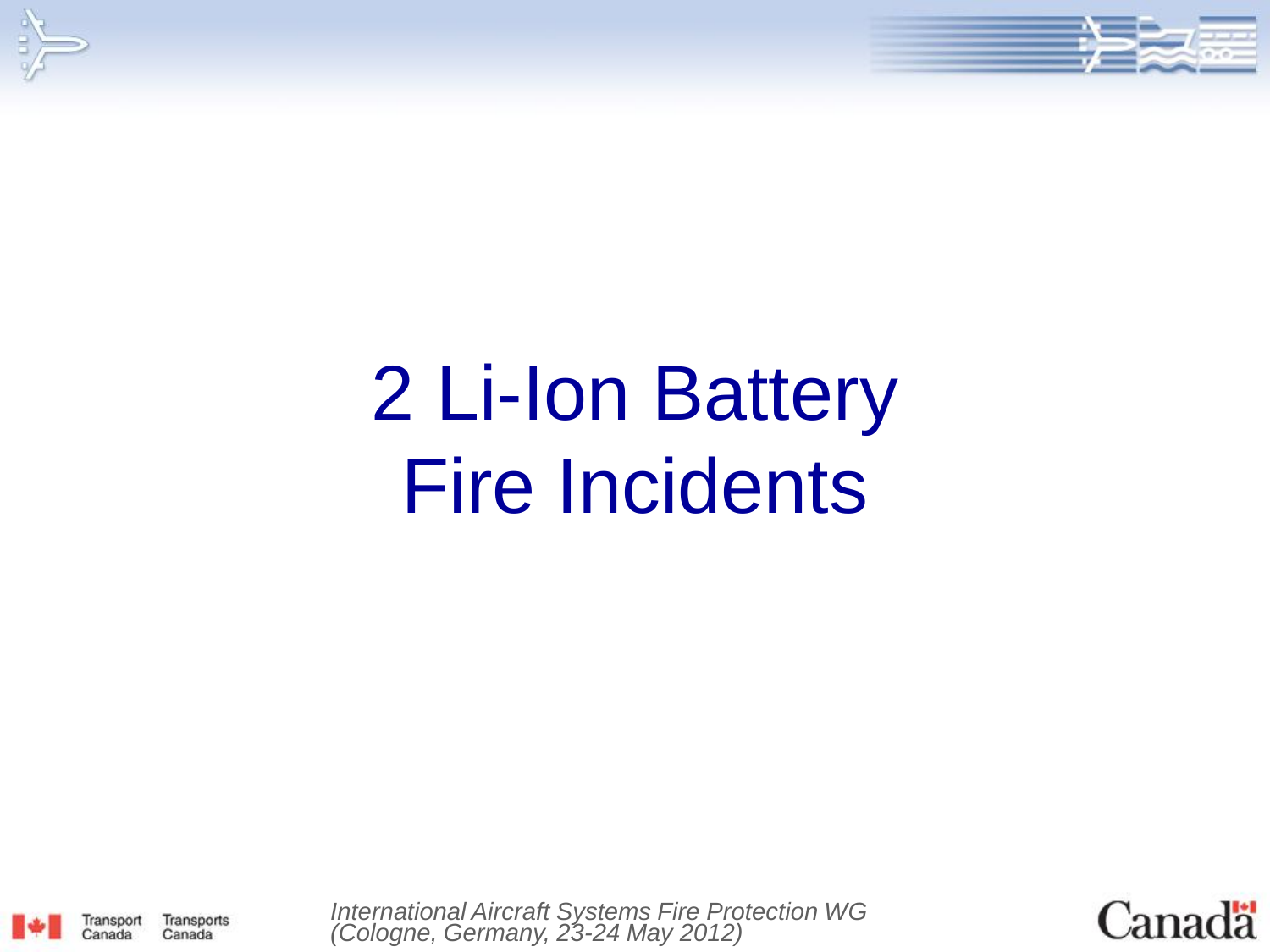

Transport Transports Canada Canada

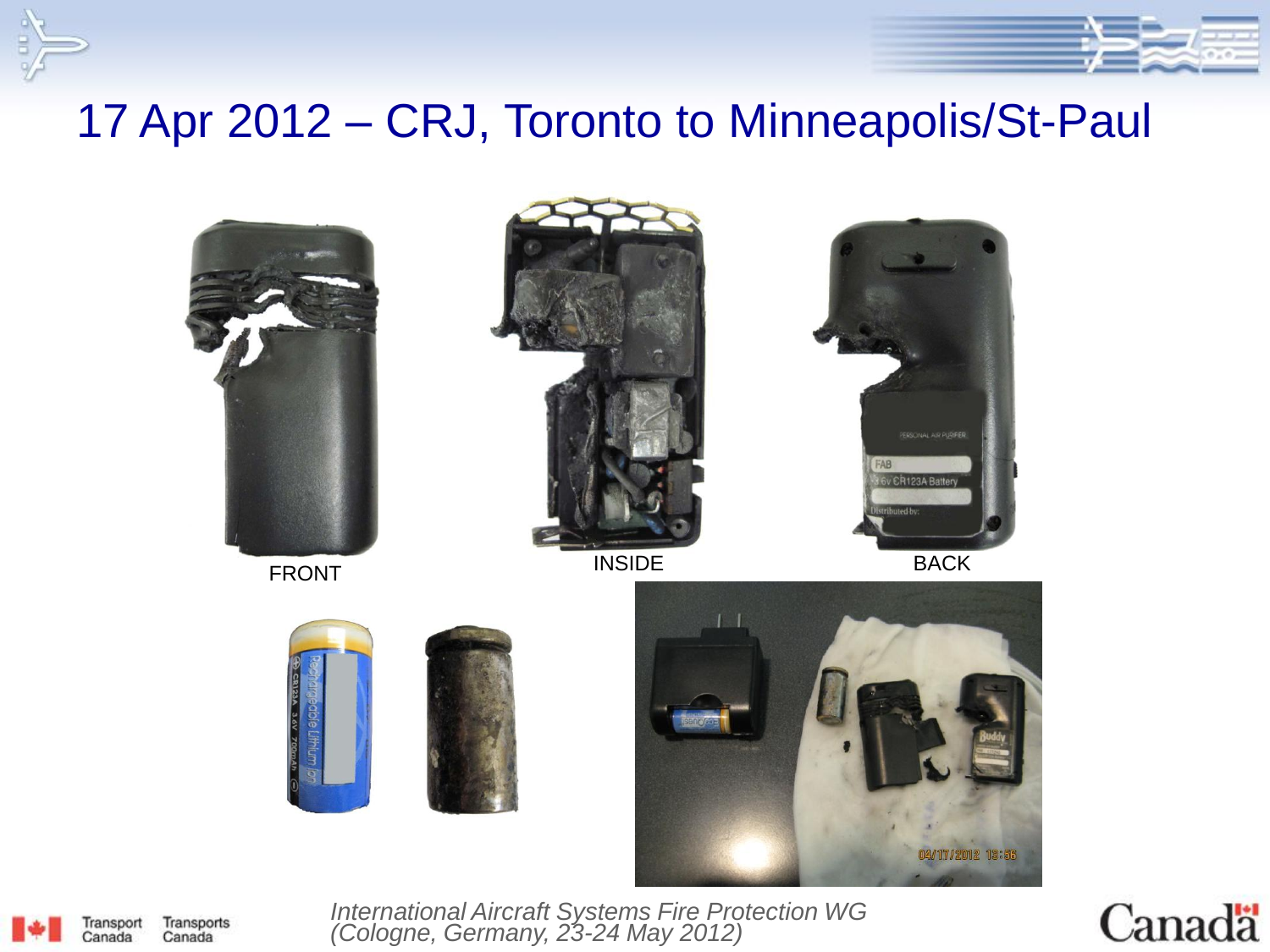



#### 25 Nov 2011 – S340B, Sydney Airport